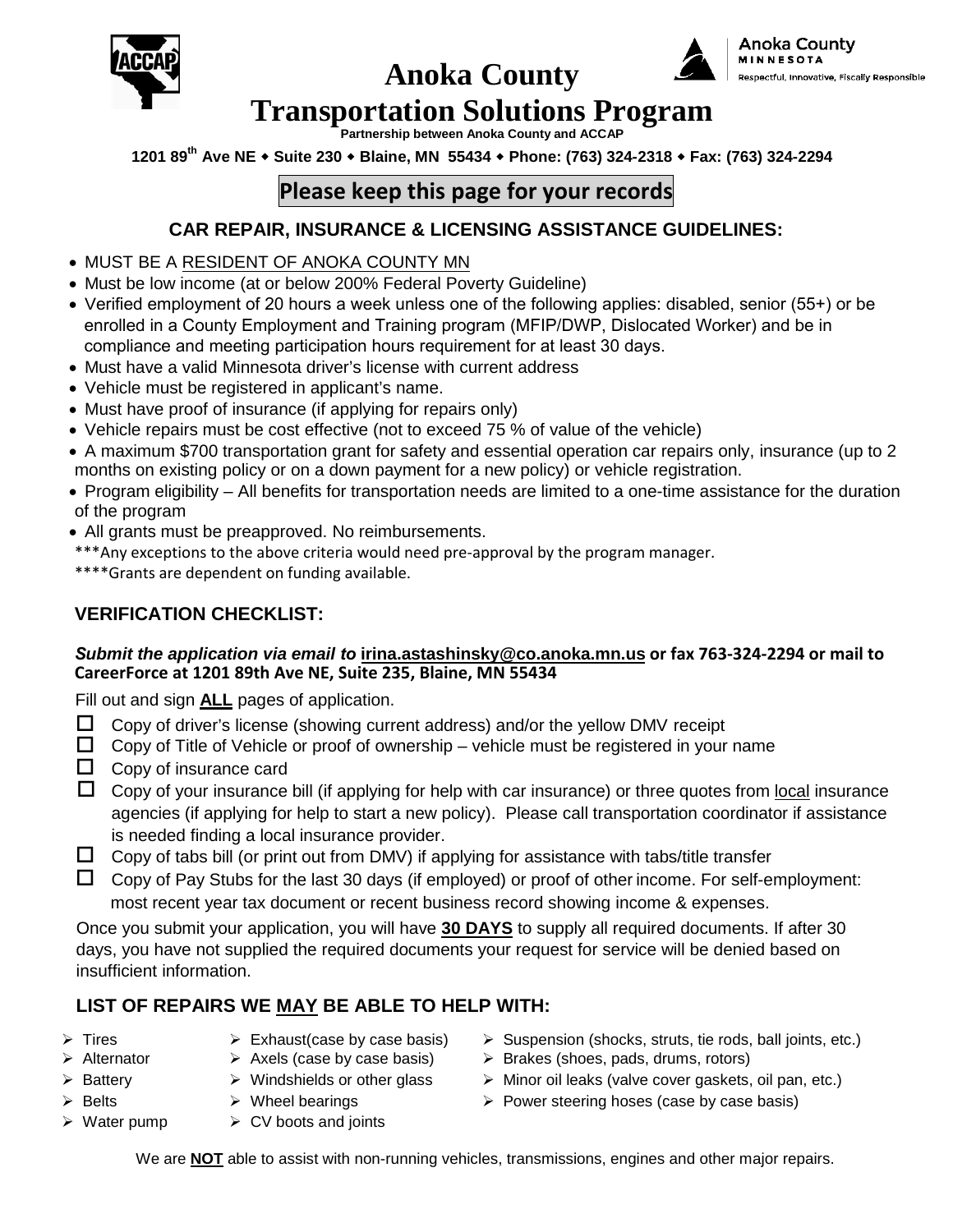#### **Anoka County Transportation Solutions Program**

Partnership between Anoka County and ACCAP

| Name (Print)                                                                                                                                                                                                                                                                                                                                                                                                                                                                                                                                                                                                                                                                                                                                                                                        |                                                                                                                      |                      | Maxis Case:                                               |
|-----------------------------------------------------------------------------------------------------------------------------------------------------------------------------------------------------------------------------------------------------------------------------------------------------------------------------------------------------------------------------------------------------------------------------------------------------------------------------------------------------------------------------------------------------------------------------------------------------------------------------------------------------------------------------------------------------------------------------------------------------------------------------------------------------|----------------------------------------------------------------------------------------------------------------------|----------------------|-----------------------------------------------------------|
| Address:                                                                                                                                                                                                                                                                                                                                                                                                                                                                                                                                                                                                                                                                                                                                                                                            | <u> 1980 - Johann Barbara, martin amerikan basar dan berasal dalam basa dalam basar dalam basar dalam basar dala</u> |                      | Social Security #                                         |
| City, ST, Zip                                                                                                                                                                                                                                                                                                                                                                                                                                                                                                                                                                                                                                                                                                                                                                                       | <u> 1989 - Johann Barbara, martxa alemaniar amerikan a</u>                                                           |                      |                                                           |
| Phone #                                                                                                                                                                                                                                                                                                                                                                                                                                                                                                                                                                                                                                                                                                                                                                                             |                                                                                                                      | Cell Phone #         | <u> 1989 - Andrea Station Books, amerikansk politik (</u> |
| Email:                                                                                                                                                                                                                                                                                                                                                                                                                                                                                                                                                                                                                                                                                                                                                                                              |                                                                                                                      | Other contact:       |                                                           |
| List the people who live in your home:                                                                                                                                                                                                                                                                                                                                                                                                                                                                                                                                                                                                                                                                                                                                                              |                                                                                                                      |                      |                                                           |
| <b>Name</b>                                                                                                                                                                                                                                                                                                                                                                                                                                                                                                                                                                                                                                                                                                                                                                                         |                                                                                                                      | Date of Birth        | Relationship                                              |
|                                                                                                                                                                                                                                                                                                                                                                                                                                                                                                                                                                                                                                                                                                                                                                                                     |                                                                                                                      |                      | <b>SELF</b>                                               |
| 1.<br>2.                                                                                                                                                                                                                                                                                                                                                                                                                                                                                                                                                                                                                                                                                                                                                                                            |                                                                                                                      |                      |                                                           |
| 3.                                                                                                                                                                                                                                                                                                                                                                                                                                                                                                                                                                                                                                                                                                                                                                                                  |                                                                                                                      |                      |                                                           |
| 4.                                                                                                                                                                                                                                                                                                                                                                                                                                                                                                                                                                                                                                                                                                                                                                                                  |                                                                                                                      |                      |                                                           |
| 5.                                                                                                                                                                                                                                                                                                                                                                                                                                                                                                                                                                                                                                                                                                                                                                                                  |                                                                                                                      |                      |                                                           |
| 6.                                                                                                                                                                                                                                                                                                                                                                                                                                                                                                                                                                                                                                                                                                                                                                                                  |                                                                                                                      |                      |                                                           |
| Are you currently receiving Public assistance through MFIP/DWP $\Box$ Yes $\Box$ No<br>1)<br>If yes, are you currently in sanction? $ $ $ Yes $ $ No$<br>2)<br>Transportation Assistance needed?     Car Repair       Insurance         Vehicle Registration/Tabs<br>3)<br>Is your car drivable $\sqrt{\text{Yes}}$ No<br>What income do you have?<br>4)<br><b>Present</b><br>Employer<br>How many hours per week do you work? Hourly Wage \$<br>Phone:<br>Spouse (significant other)<br><b>Present Employer</b><br>Phone: How many hours per week do you work? Hourly Wage \$<br>Other Income: MFIP/DWP \$_____Food Support \$______ UI/WC \$_____Child Support \$______ SS \$________<br>SSI/RSDI \$_____ (who receives____________) Retirement \$_____Veteran Benefits \$_____Other \$__________ |                                                                                                                      |                      | Date<br>Started<br>Date<br>Started                        |
| Monthly expenses: Housing (Rent/Mortgage) \$______ Utilities (Gas/electric/water) \$_____ Phone \$_______<br>5)                                                                                                                                                                                                                                                                                                                                                                                                                                                                                                                                                                                                                                                                                     |                                                                                                                      |                      |                                                           |
| Are you looking for work?<br>6)                                                                                                                                                                                                                                                                                                                                                                                                                                                                                                                                                                                                                                                                                                                                                                     |                                                                                                                      |                      |                                                           |
|                                                                                                                                                                                                                                                                                                                                                                                                                                                                                                                                                                                                                                                                                                                                                                                                     |                                                                                                                      |                      |                                                           |
| Does anyone have any bank accounts? $\Box$ Yes $\Box$ No If yes, amount in bank accounts \$<br>7)                                                                                                                                                                                                                                                                                                                                                                                                                                                                                                                                                                                                                                                                                                   |                                                                                                                      |                      |                                                           |
| Cars in the household:                                                                                                                                                                                                                                                                                                                                                                                                                                                                                                                                                                                                                                                                                                                                                                              |                                                                                                                      |                      |                                                           |
| 8)<br><b>Make</b><br>Year                                                                                                                                                                                                                                                                                                                                                                                                                                                                                                                                                                                                                                                                                                                                                                           | <b>Model</b>                                                                                                         | <b>License Plate</b> | <b>Mileage</b>                                            |
|                                                                                                                                                                                                                                                                                                                                                                                                                                                                                                                                                                                                                                                                                                                                                                                                     |                                                                                                                      |                      |                                                           |
|                                                                                                                                                                                                                                                                                                                                                                                                                                                                                                                                                                                                                                                                                                                                                                                                     |                                                                                                                      |                      |                                                           |
|                                                                                                                                                                                                                                                                                                                                                                                                                                                                                                                                                                                                                                                                                                                                                                                                     |                                                                                                                      |                      |                                                           |

**\_\_\_\_\_\_\_\_\_\_\_\_\_\_\_\_\_\_\_\_\_\_\_\_\_\_\_\_\_\_\_\_\_\_\_\_\_\_\_\_\_\_\_\_\_\_\_\_\_\_\_\_\_\_\_\_\_\_\_\_\_\_\_\_\_\_\_\_\_\_\_\_\_\_\_\_\_\_\_\_\_\_\_\_\_\_\_\_\_\_\_\_\_\_\_\_\_\_\_\_\_\_\_\_\_\_\_\_\_\_\_\_\_\_\_\_\_\_\_\_\_\_\_\_\_\_\_\_\_\_\_\_\_\_\_**

My signature acknowledges that the information provided is correct, true and complete.

Applicant's Signature: Date: Date: Date: Date: Date: Date: Date: Date: Date: Date: Date: Date: Date: Date: Date: Date: Date: Date: Date: Date: Date: Date: Date: Date: Date: Date: Date: Date: Date: Date: Date: Date: Date: D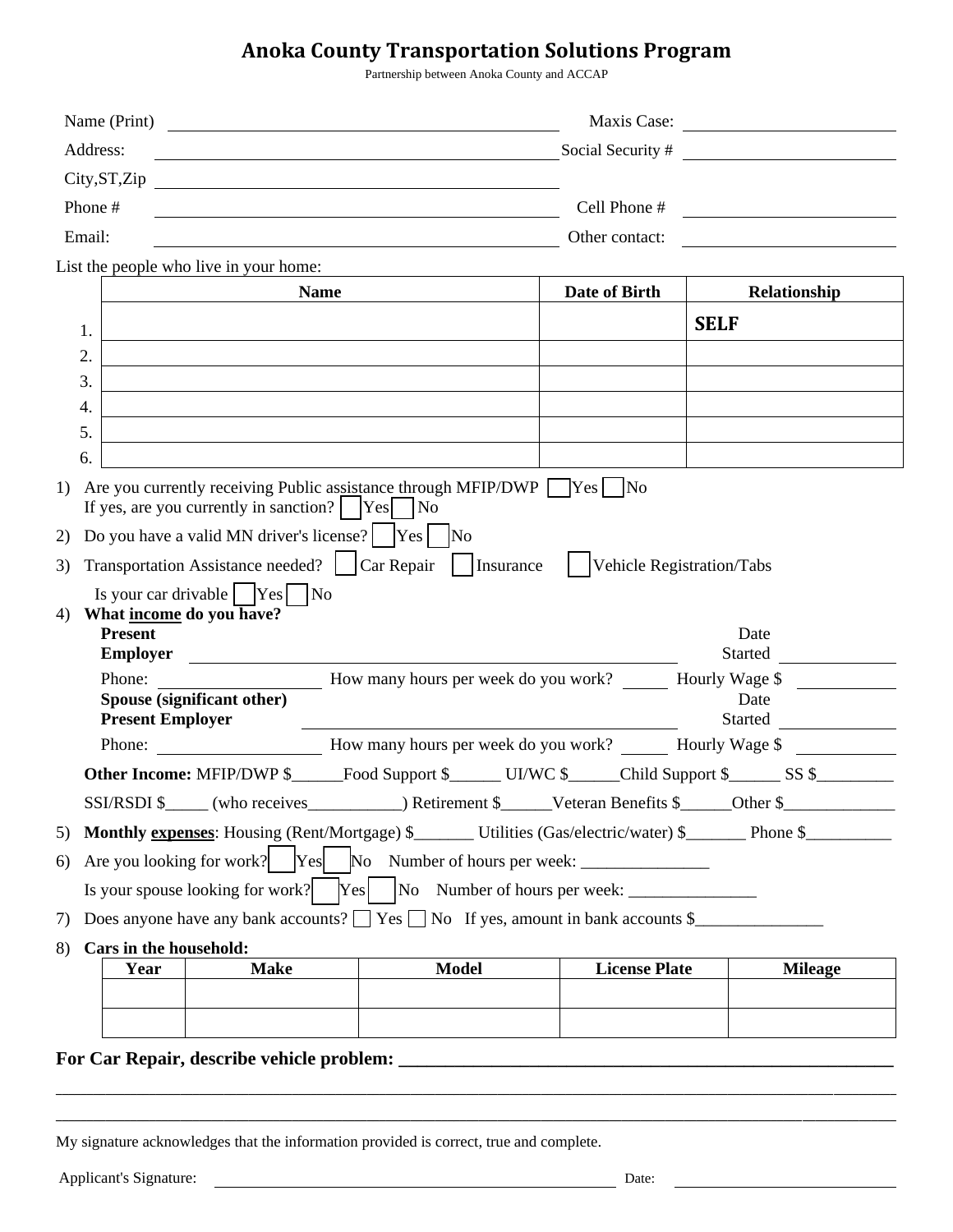## **Anoka County Transportation Solutions Program**

**Partnership between Anoka County and ACCAP** 

**ACCAP (Transportation Coordinator), 1201 89th Ave., Suite 230, Blaine MN 55434 Phone 763-324-2318 Fax 763-324-2294**

#### **AUTHORIZATION FOR RELEASE AND EXCHANGE OF INFORMATION and Permission to Verify Application**

I \_\_\_\_\_\_\_\_\_\_\_\_\_\_\_\_\_\_\_\_\_\_\_\_\_\_\_\_\_\_\_\_\_\_\_\_\_\_\_\_\_\_\_, permit ACCAP (Anoka County Community Action Program) to share and verify information about me to determine what benefits I may be eligible for. By signing this Authorization, I agree that ACCAP may share and receive information from the individuals or organizations that I authorize, which may include ongoing communication.

ACCAP is authorized to share with and receive information from:

- Anoka County Economic Assistance Department
- Anoka County Job Training Center
- Victory Auto Service & Glass
- My employer  $\_$
- Anoka County License Bureau \_\_\_\_\_\_\_\_\_\_\_\_\_\_\_\_\_\_\_\_\_\_\_\_\_\_\_\_
- Car insurance company \_\_\_\_\_\_\_\_\_\_\_\_\_\_\_\_\_\_\_\_\_\_\_\_\_\_\_\_\_\_\_\_\_\_
- Garage\_\_\_\_\_\_\_\_\_\_\_\_\_\_\_\_\_\_\_\_\_\_\_\_\_\_\_\_\_\_\_\_\_\_\_\_\_\_\_\_\_\_\_\_
- Other: (Must specify)

Data that may be shared includes all information necessary to determine need and eligibility for programs administered by ACCAP and may include, but is not limited to:

- What help ACCAP may give me.
- Information about help the ACCAP gives me now.
- The amount the ACCAP may pay them.

This data is private. The ACCAP may only give this information with my written permission, unless state or federal law allows them to release data about me without my permission. I understand I may refuse to release this data. If I refuse, the ACCAP may be unable to give me the assistance requested. The ACCAP will use the information from this authorization to verify that the information I provided on the application is correct, true and complete.

I hereby authorize ACCAP to release and exchange information pertaining to my applications and eligibility for programs/services they administer for the purpose of evaluating my need for assistance. This Authorization is valid for one year from the date I sign it, unless I specifically revoke the Authorization in writing.

Signature of person authorizing release Date

Warning: Section 1001 of Title 18 of US. Code makes it a criminal offense to make false statements or misrepresentations to any Department or Agency of the U.S. as to matters within its jurisdiction.